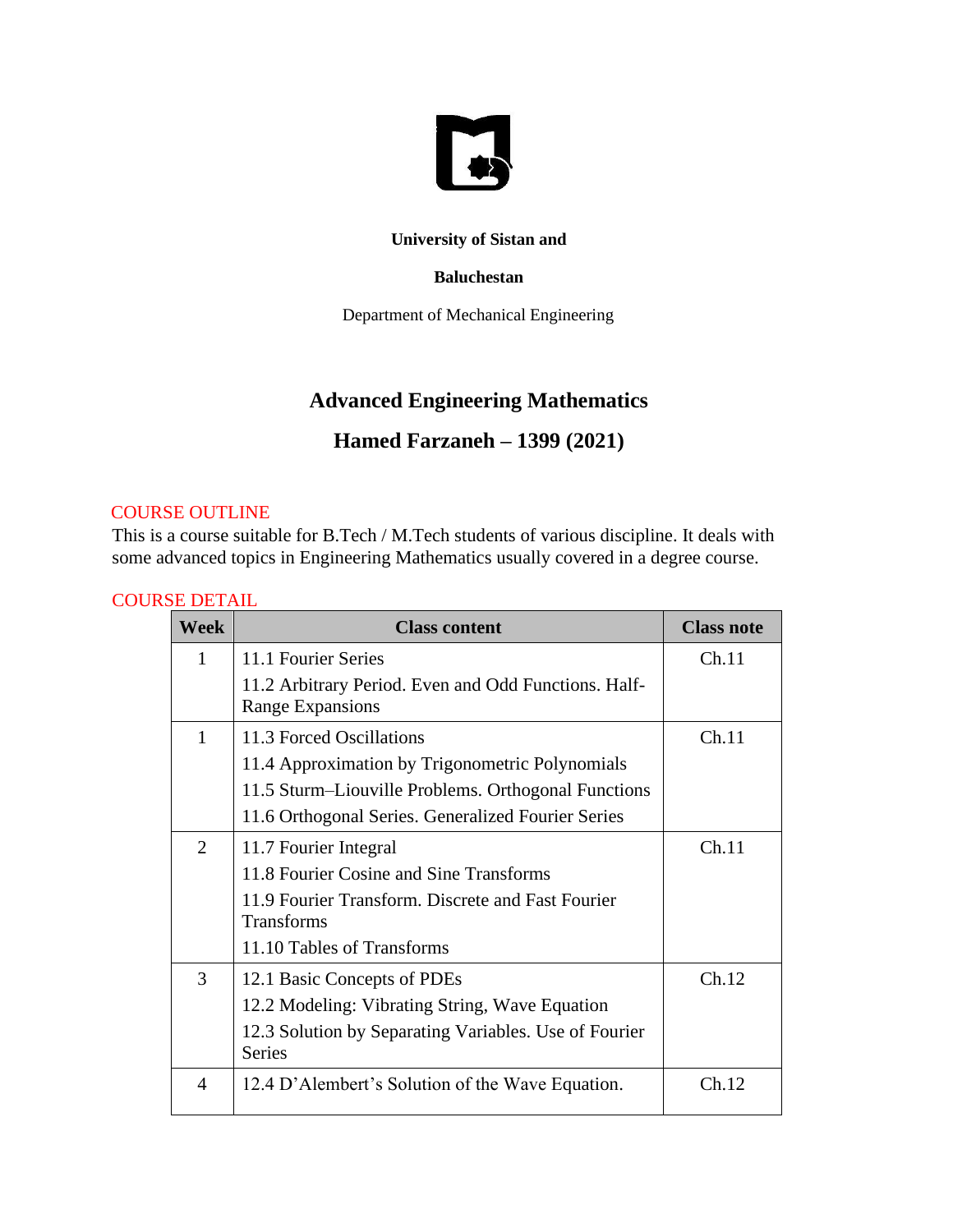| Characteristics<br>12.5 Modeling: Heat Flow from a Body in Space. Heat            |                |
|-----------------------------------------------------------------------------------|----------------|
|                                                                                   |                |
| Equation                                                                          |                |
| 12.6 Heat Equation: Solution by Fourier Series.                                   |                |
| <b>Steady Two-Dimensional Heat Problems. Dirichlet</b>                            |                |
| Problem                                                                           |                |
| 12.7 Heat Equation: Modeling Very Long Bars.                                      |                |
| Solution by Fourier Integrals and Transforms                                      |                |
| 5<br>12.8 Modeling: Membrane, Two-Dimensional Wave<br>Equation                    | Ch.12          |
| 12.9 Rectangular Membrane. Double Fourier Series                                  |                |
| 12.10 Laplacian in Polar Coordinates. Circular<br>Membrane. Fourier-Bessel Series |                |
| 12.11 Laplace's Equation in Cylindrical and Spherical<br>Coordinates. Potential   |                |
| 12.12 Solution of PDEs by Laplace Transforms                                      |                |
| <b>Exam I (covering Ch.11 and Ch.12)</b><br>6                                     |                |
| 6<br>13.1 Complex numbers and their geometric<br>representation                   | Ch.13          |
| 13.2 Polar form of complex numbers                                                |                |
| 13.3 Derivative. Analytic function<br>7                                           | Ch.13          |
| 7<br>13.4 Cauchy-Riemann equations                                                | Ch.13          |
| 13.5 Exponential function                                                         |                |
| 8<br>13.6 Trigonometric and hyperbolic functions                                  | Ch.13          |
| 13.7 Logarithm. Principle value                                                   |                |
| 9<br>14.1 Line integral in complex plance                                         | Ch.14          |
| 14.2 Cauchy's integral theorem                                                    |                |
| 14.3 Cauchy's integral formula<br>10                                              | Ch.14          |
| 11<br>15.1 Sequences, series, convergence tests                                   | Ch.15          |
| 15.2 Power series                                                                 |                |
|                                                                                   |                |
| 12<br>Exam II (Ch.8.3-8.5, Ch.13 and Ch.14)                                       |                |
| 15.3 Functions given by power series<br>12                                        | Ch.15          |
| 15.4 Taylor and Maclaurin series                                                  |                |
|                                                                                   |                |
| 15.5 Uniform convergence<br>13<br>16.1 Laurent series                             | Ch.15<br>Ch.16 |